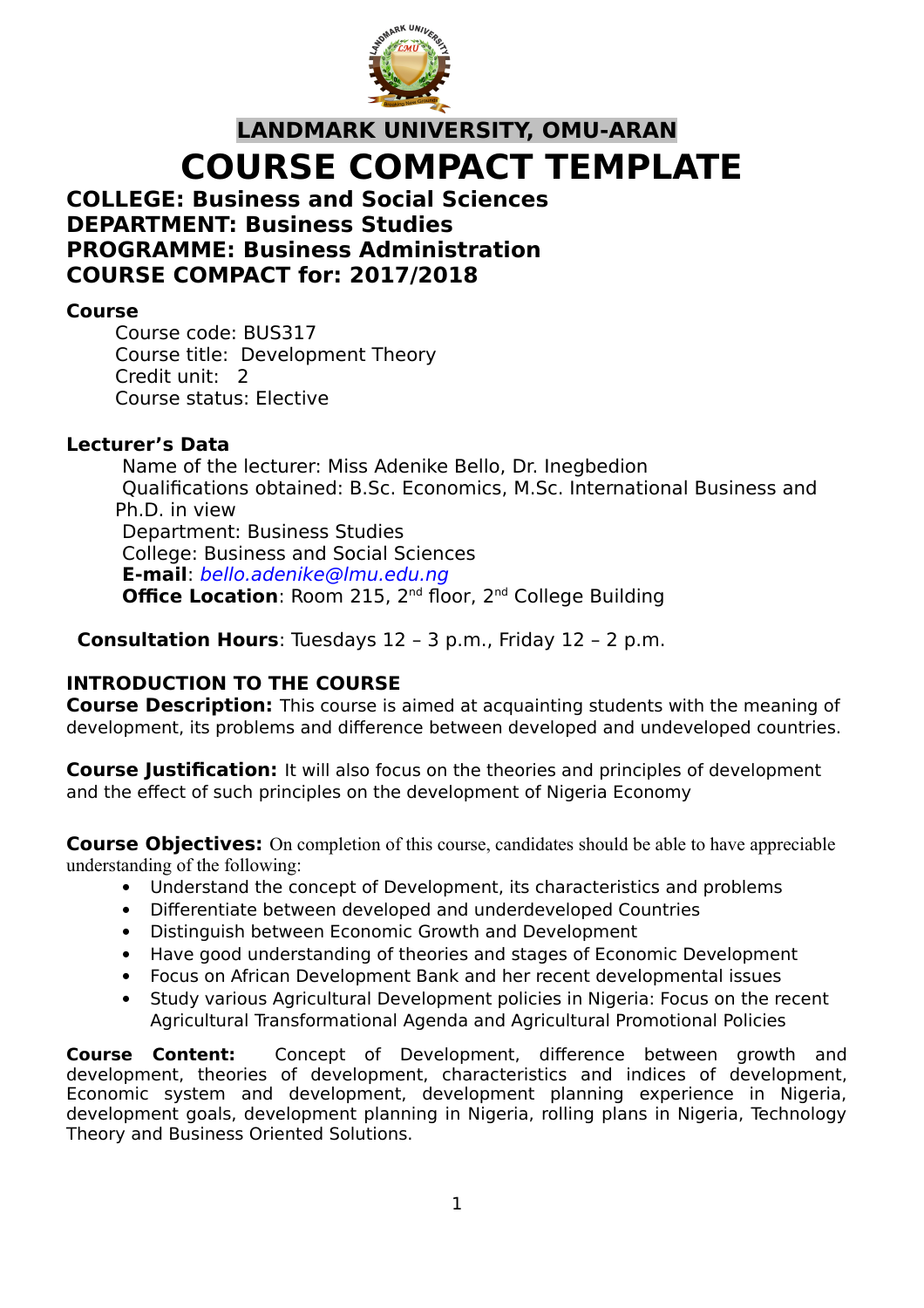#### **Course Expectations:**

| S/N | <b>GRADING</b>                | SCORE(%) |
|-----|-------------------------------|----------|
|     | <b>Continuous Assessments</b> |          |
| 1.  | $\bullet$ C.AI                | 7%       |
|     | • C.All (Mid-Semester Test)   | 15%      |
|     | C.AIII<br>$\bullet$           | 8%       |
| 2.  | <b>Final Examination</b>      | 70%      |
| 3.  | Total                         | 100      |

#### **Course Delivery Strategies:**

To enjoy maximum delivery of this course, students will be encouraged to participate. Therefore, lecture and collaboration method will be adopted. Students will also work on term paper which will be presented in the class. The aim of this is to practice effective communication and demonstrate communication skills within themselves.

#### **Course Duration: 2hrs**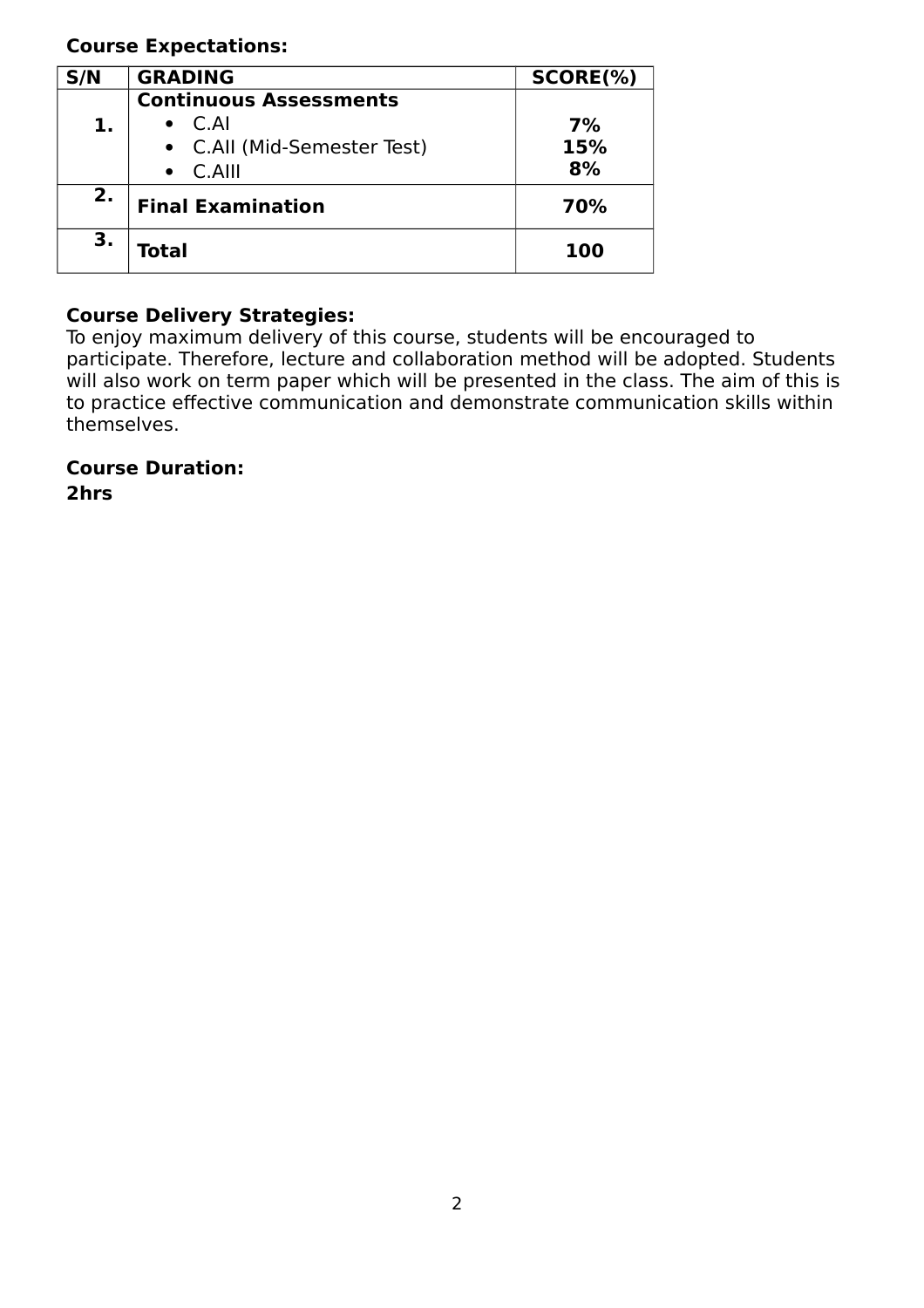# **LECTURE CONTENT**

### **Module 1**

#### **Week 1 Topic: Concept of Development (I)**

**Objectives:** At the end of the lecture, students should be able to understand the following:

Concept of Development

- Definition of Development
- Characteristics of Economic Development
- Indicators of development

# **Description:**

#### **90 minutes:**

The first 1.30hours of lecture will be focused on the above course objectives. **30 minutes:** The 30 minutes will be a tutorial session. This will enable review of study questions.

#### **Study Question:**

- 1. Discuss the indicators of development
- 2. Discuss the characteristics of development

#### **Reading/ study List**

- Micheal P.Todaro& Smith (2008); Economic Development (10<sup>th</sup> Edition), London,
- Kindleberger, C.P. (1975); Economic Development (2<sup>nd</sup> Edition), Newyork, McGraw-Hill
- Ihigan, M.L. (1980); The Economics of Development and Planning. Vikas Publishing House PVT Ltd

### **Module 1**

**Week II**

#### **Topic: Concept of Development (II)**

**Objectives:** At the end of the lecture, students should be able to understand the following:

- Problems of Economic Development
- Obstacles of Development
- Perspectives of development

### **Description:**

#### **90 minutes:**

The first 1.30hours of lecture will be focused on the above course objectives. **30 minutes:** The 30 minutes will be a tutorial session. This will enable review of study questions.

#### **Study Question:**

- 1. Discuss the various perspectives of development
- 2. Apply the recent perspectives of development to Nigeria

### **Reading/ study List**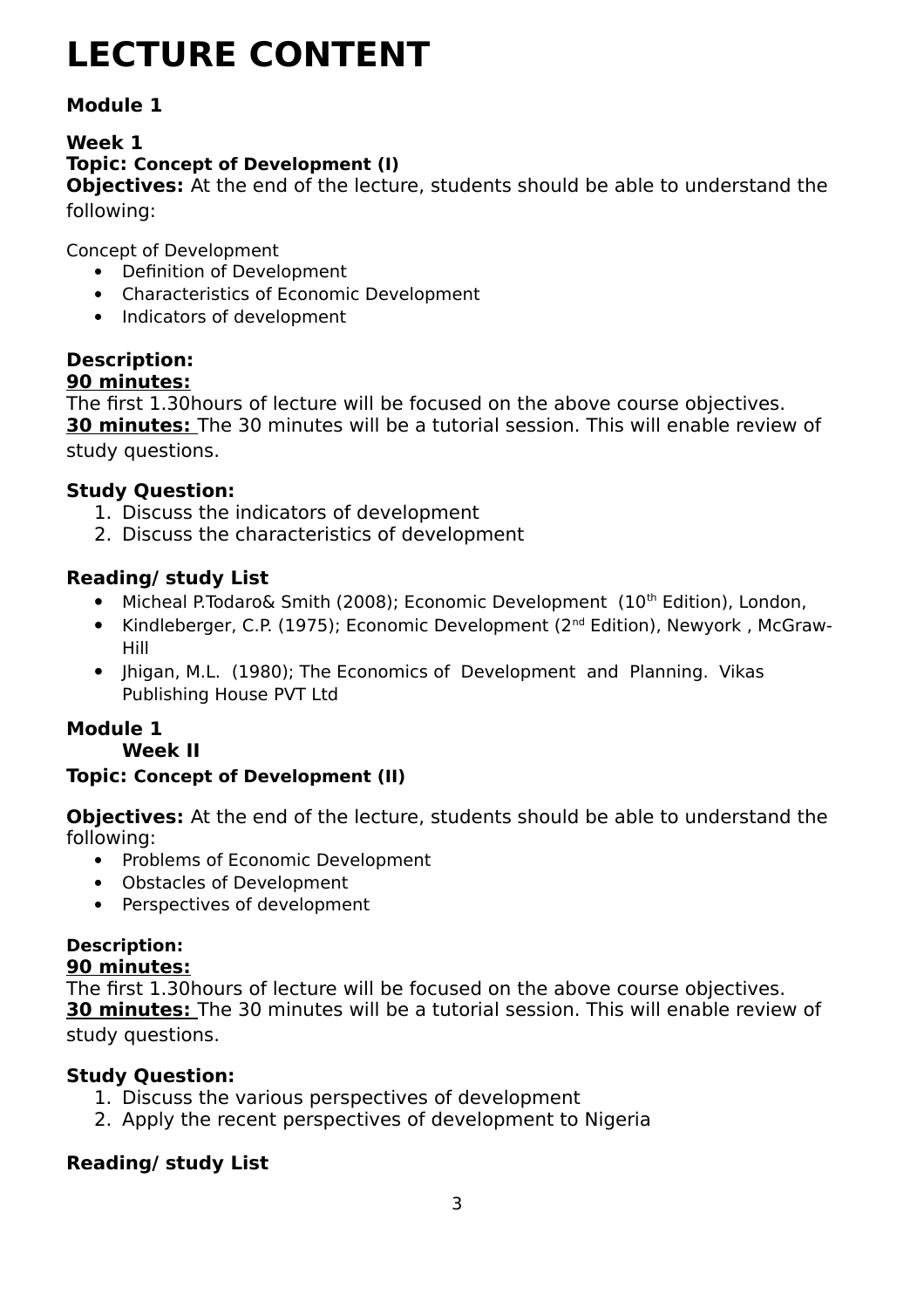- Micheal P.Todaro& Smith (2008); Economic Development (10<sup>th</sup> Edition), London,
- Kindleberger, C.P. (1975); Economic Development (2<sup>nd</sup> Edition), Newyork, McGraw-Hill
- Ihigan, M.L. (1980); The Economics of Development and Planning. Vikas Publishing House PVT Ltd

# **Module 1**

#### **Week III Topic: Economic Growth and Development**

**Objectives:** At the end of the lecture, students should be able to understand the following

- Understanding the concept of Growth
- Differentiate between Economic Growth and Development

# **Description**

#### **90 minutes:**

The first 1.30hours of lecture will be focused on the above course objectives. **30 minutes:** The 30 minutes will be a tutorial session. This will enable review of study questions.

#### **Study Question:**

1. Differentiate between growth and development

### **Reading List**

- Micheal P.Todaro& Smith (2008); Economic Development (10<sup>th</sup> Edition), London,
- Kindleberger, C.P. (1975); Economic Development (2<sup>nd</sup> Edition), Newyork, McGraw-Hill
- Jhigan, M.L. (1980); The Economics of Development

#### **Module 1 Week IV**

#### **Topic: Theories of Economic Development and Growth**

**Objectives:** At the end of the lecture, students should be able to understand the following:

- Linear-stages Theories
- Rostow's stages of Growth and Development

### **Description:**

#### **90 minutes:**

The first 1.30hours of lecture will be focused on the above course objectives. **30 minutes:** The 30 minutes will be a tutorial session. This will enable review of study questions.

#### **Study Question:**

1. Apply the Rostow's stages of Growth and Development to Nigeria

#### **Reading List**

• Micheal P.Todaro& Smith (2008): Economic Development (10<sup>th</sup> Edition), London,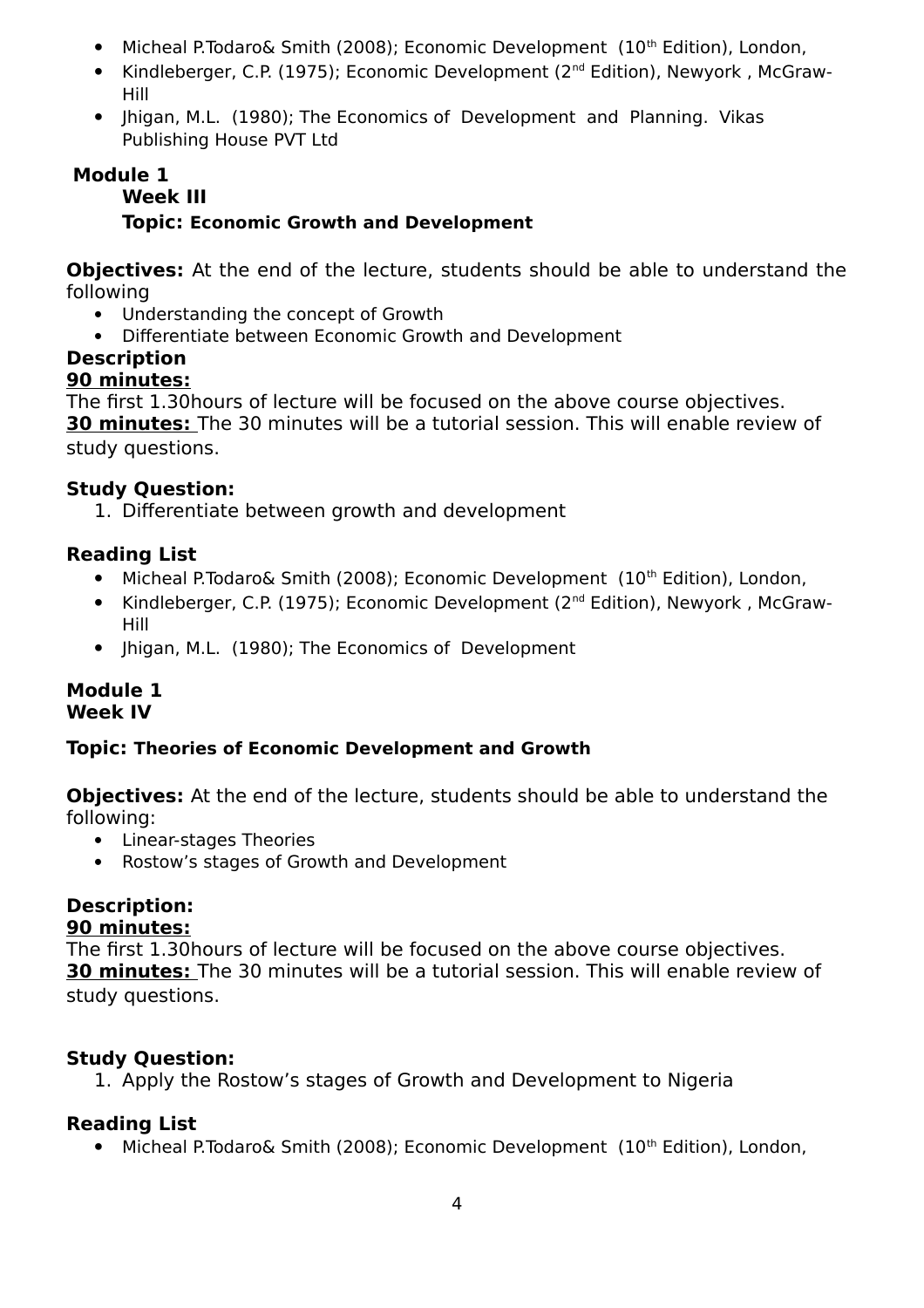- Kindleberger, C.P. (1975); Economic Development (2<sup>nd</sup> Edition), Newyork, McGraw-Hill
- Jhigan, M.L. (1980); The Economics of Development

#### **Module 2 Week V**

#### **Topic: Development planning Experience in Nigeria**

**Objectives:** At the end of the lecture, students should be able to understand the following

- Definition of Development Planning
- Types of Development Planning

# **Description:**

#### **90 minutes:**

The first 1.30hours of lecture will be focused on the above course objectives. **30 minutes:** The 30 minutes will be a tutorial session. This will enable review of study questions.

#### **Study Question:**

1. Discuss the types of Development planning

#### **Reading List**

- Micheal P.Todaro& Smith (2008); Economic Development (10<sup>th</sup> Edition), London,
- Kindleberger, C.P. (1975); Economic Development (2<sup>nd</sup> Edition), Newyork, McGraw-Hill
- Ihigan, M.L. (1980); The Economics of Development

#### **Module 2**

#### **Week VI**

#### **Topic: Development planning Experience in Nigeria (II)**

**Objectives:** At the end of the lecture, students should be able to understand the following

- Development Planning In Nigeria (pre & post-independence)
- **Description:**

#### **90 minutes:**

The first 1.30hours of lecture will be focused on the above course objectives. **30 minutes:** The 30 minutes will be a tutorial session. This will enable review of study questions.

#### **Study Question:**

Discuss the various developments planning before and after independence

#### **Reading List**

- Micheal P.Todaro& Smith (2008); Economic Development (10<sup>th</sup> Edition), London,
- Kindleberger, C.P. (1975); Economic Development (2<sup>nd</sup> Edition), Newyork, McGraw-Hill
- Jhigan, M.L. (1980); The Economics of Development

**Module 3 Week VII**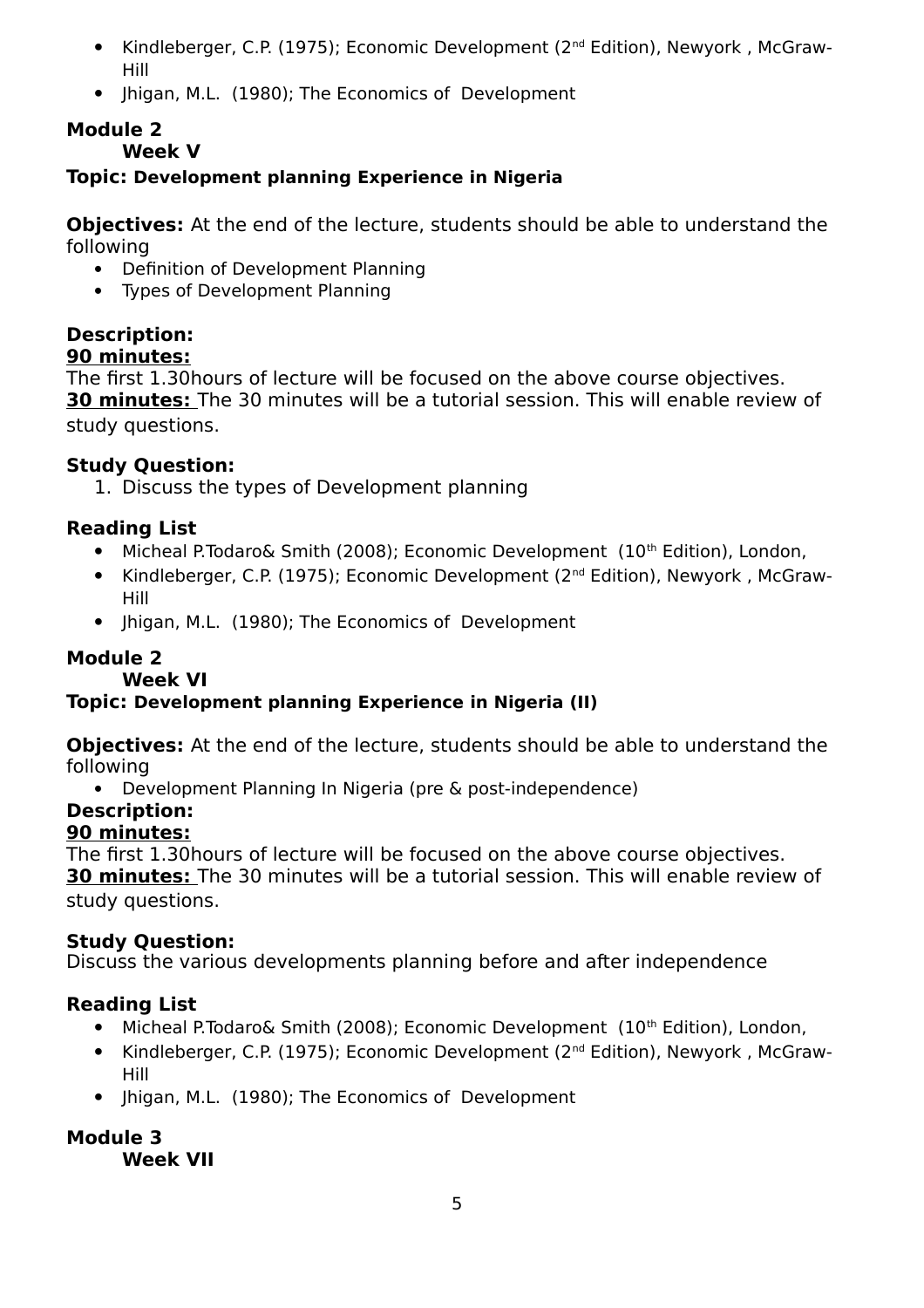#### **Topic: Rolling plans in Nigeria**

**Objectives:** At the end of the lecture, students should be able to understand the following

- National Rolling Plans in Nigeria
- $\bullet$  1<sup>st</sup>- 4<sup>th</sup> Rolling plans in Nigeria
- Problems of Development Plan Implementation In Nigeria

# **Description:**

#### **90 minutes:**

The first 1.30hours of lecture will be focused on the above course objectives.

**30 minutes:** The 30 minutes will be a tutorial session. This will enable review of study questions.

#### **Study Question:**

- 1. Describe at least two 2 rolling plans in Nigeria
- 2. Discuss the problems of implementing the development plans

### **Reading List**

- Micheal P.Todaro& Smith (2008); Economic Development (10<sup>th</sup> Edition), London,
- Kindleberger, C.P. (1975); Economic Development (2<sup>nd</sup> Edition), Newyork, McGraw-Hill
- Jhigan, M.L. (1980); The Economics of Development

### **Module 4**

#### **Week VIII**

#### **Topic: Agriculture and It's recent policies in Nigeria**

**Objectives:** At the end of the lecture, students should be able to understand the following

- Various Agricultural policies
- Effects of the Agricultural Transformation Agenda
- Impacts of the Agricultural Policy

# **Description:**

# **90 minutes:**

The first 1.30hours of lecture will be focused on the above course objectives. **30 minutes:** The 30 minutes will be a tutorial session. This will enable review of study questions.

### **Study Question:**

1. Give a vivid description of African Development Bank

### **Reading List**

- Iwuchukwu J.C. and Igbokwe E.M (2012) Lessons from Agricultural Policies and Programmes in Nigeria Journal of Law, Policy and Globalization www.iiste.org ISSN 2224-3240 (Paper) ISSN 2224-3259 (Online) Vol 5
- Agriculture in Nigeria: Identifying Opportunities for Increased Commercialization and Investment (2003)
- FMARD (2016) Agricultural Policy For Nigeria

**Module 5 Week IX**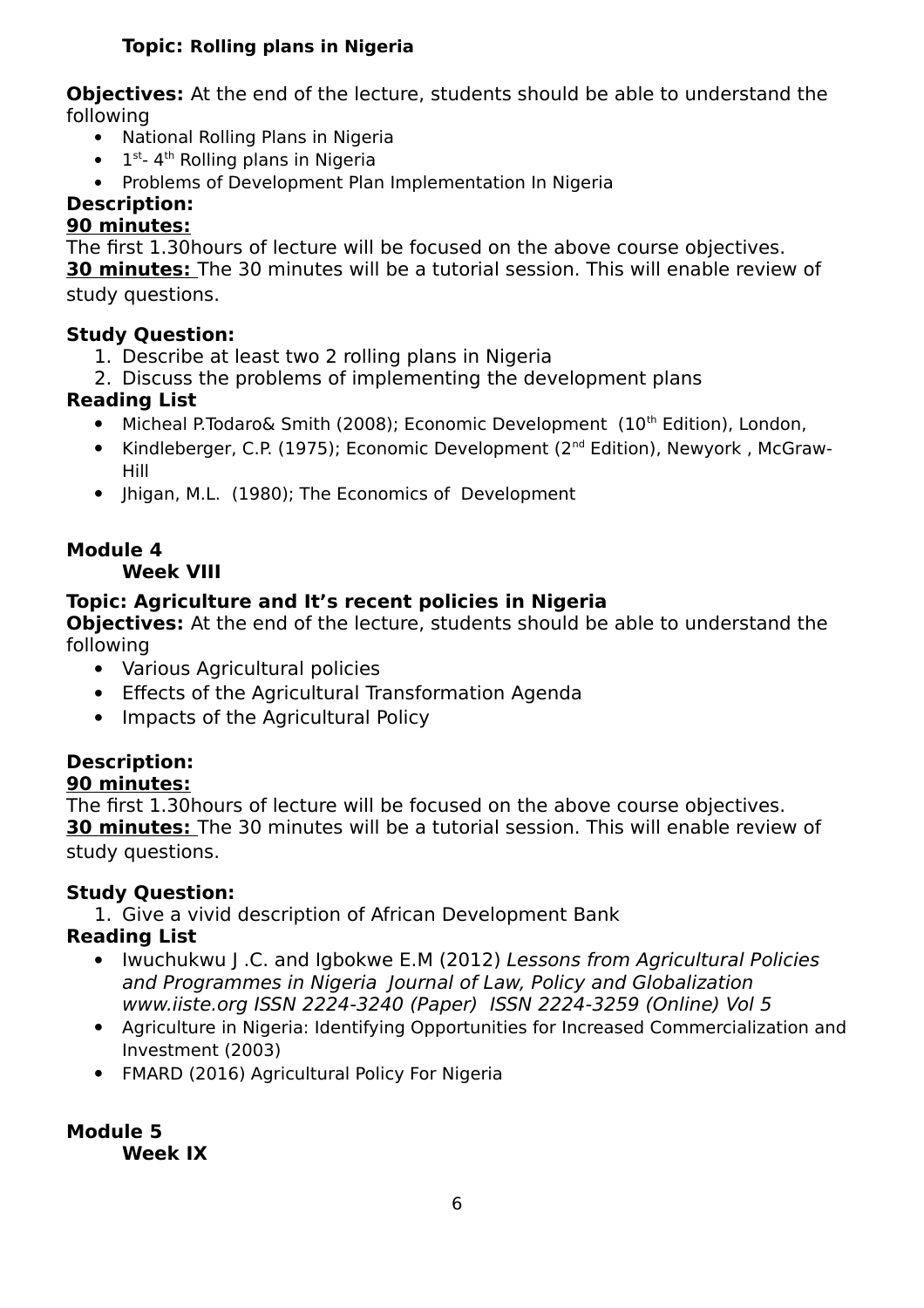### **Topic: African Development Bank**

**Objectives:** At the end of the lecture, students should be able to understand the following

- The functions and importance of AfDB in Africa
- The 'high 5'

# **Description:**

### **90 minutes:**

The first 1.30hours of lecture will be focused on the above course objectives. **30 minutes:** The 30 minutes will be a tutorial session. This will enable review of study questions.

#### **Study Question:**

2. Give a vivid description of African Development Bank

#### **Reading List**

- [www.afdb.org/en/annual-meetings-2016/](http://www.afdb.org/en/annual-meetings-2016/)
- <http://www.afdb.org/en/the-high-5/>
- [http://www.afdb.org/en/news-and-events/article/afdb-president-offers-roadmap](http://www.afdb.org/en/news-and-events/article/afdb-president-offers-roadmap-towards-agriculture-transformation-at-ticad-summit-16032/)[towards-agriculture-transformation-at-ticad-summit-16032/](http://www.afdb.org/en/news-and-events/article/afdb-president-offers-roadmap-towards-agriculture-transformation-at-ticad-summit-16032/)
- https://sustainabledevelopment.un.org/?menu=1300
- [http://www.statehouse.gov.ng/index.php/news/2065-national-economic-council](http://www.statehouse.gov.ng/index.php/news/2065-national-economic-council-retreat-highlights)[retreat-highlights](http://www.statehouse.gov.ng/index.php/news/2065-national-economic-council-retreat-highlights)
- <https://sustainabledevelopment.un.org/post2015/transformingourworld>

# **Module 4**

### **Week X**

#### **Topic: Recent Development plans**

**Objectives:** At the end of the lecture, students should be able to understand the following

• Sustainable Development Goals

# **Description:**

#### **90 minutes:**

The first 1.30hours of lecture will be focused on the above course objectives. **30 minutes:** The 30 minutes will be a tutorial session. This will enable review of study questions.

### **Study Question:**

1. Discuss the Sustainable Development Goals

### **Reading List**

- [www.afdb.org/en/annual-meetings-2016/](http://www.afdb.org/en/annual-meetings-2016/)
- <http://www.afdb.org/en/the-high-5/>
- [http://www.afdb.org/en/news-and-events/article/afdb-president-offers-roadmap](http://www.afdb.org/en/news-and-events/article/afdb-president-offers-roadmap-towards-agriculture-transformation-at-ticad-summit-16032/)[towards-agriculture-transformation-at-ticad-summit-16032/](http://www.afdb.org/en/news-and-events/article/afdb-president-offers-roadmap-towards-agriculture-transformation-at-ticad-summit-16032/)
- <https://sustainabledevelopment.un.org/?menu=1300>
- [http://www.statehouse.gov.ng/index.php/news/2065-national-economic-council](http://www.statehouse.gov.ng/index.php/news/2065-national-economic-council-retreat-highlights)[retreat-highlights](http://www.statehouse.gov.ng/index.php/news/2065-national-economic-council-retreat-highlights)
- <https://sustainabledevelopment.un.org/post2015/transformingourworld>